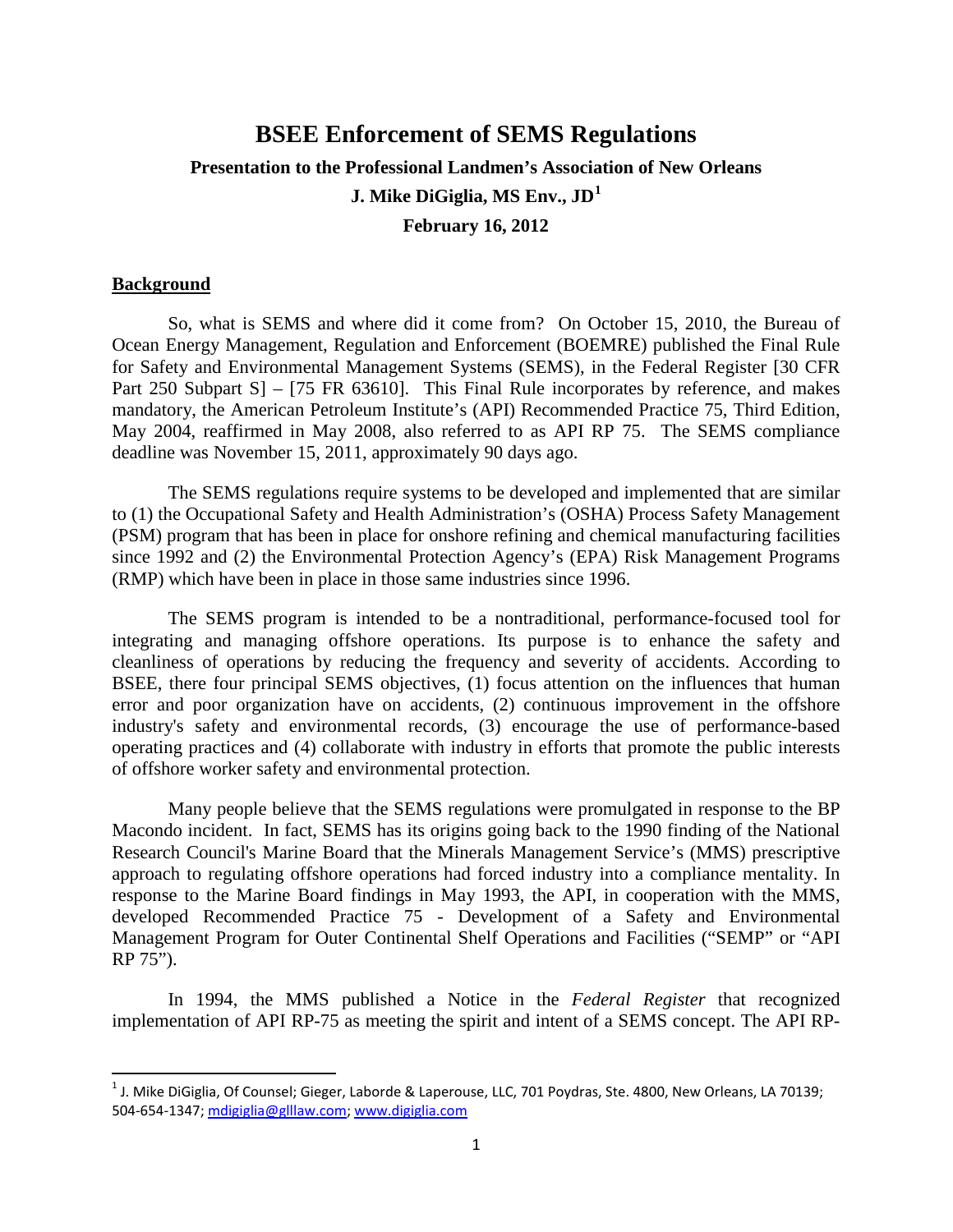75 was updated in July 1998 to focus more on contract operations, including operations on mobile offshore drilling units ("MODUs").

On May 22, 2006, the MMS, published an Advance Notice of Proposed Rulemaking (ANPR) in the Federal Register (71 FR 29277), to seek comments and information on how to improve the regulatory approach to safety and environmental management for operations conducted in the OCS. After a three year period of information gathering, on June 17, 2009, the MMS published a Notice of Proposed Rule (NPR) in the Federal Register (74 FR 28639) based on industry and public feedback from the 2006 ANPR. In response to several requests, the MMS convened a public meeting on September 2, 2009, in New Orleans, Louisiana, to discuss the proposed rule. Finally, on October 15, 2010, the BOEMRE published the Final Rule for the SEMS program. So, in reality, the development of the SEMS program occurred over a 20 year period.

As most of you are aware, on October 1, 2011, the Bureau of Ocean Energy Management, Regulation and Enforcement (BOEMRE), formerly the Minerals Management Service (MMS), was replaced by the Bureau of Ocean Energy Management (BOEM) and the Bureau of Safety and Environmental Enforcement (BSEE) as part of a major reorganization.

However, before BOEMRE was split and dissolved, it proposed revisions to the SEMS Rule on September 14, 2011, which has been dubbed SEMS II and "Son of SEMS." The proposed SEMS II Rule requires (1) procedures to authorize any and all employees on the facility to implement a Stop Work Authority (SWA) program when witnessing an activity that creates a threat of danger to an individual, property, and/ or the environment, (2) clearly defined requirements establishing who has the ultimate authority on the facility for operational safety and decision making at any given time, (3) a plan of action that shows how operator employees are involved in the implementation of API RP 75, (4) guidelines for reporting unsafe work conditions related to an operators SEMS program, that provide all employees the right to report a possible safety or environmental violation(s), (5) guidelines for employees to request a BSEE inspection of the facility if they believe there is a serious threat of danger or their employer is not following BSEE regulations, (6) revisions that require operators with SEMS programs to engage independent third party auditors to conduct all audits of operators' SEMS programs and that the independent third party (IP3) auditors must meet certain specific the qualification criteria and (7) additional requirements for conducting a Job Safety Analysis.

Lars Herbst, BSEE's Gulf of Mexico Regional Director, spoke in Houston on Thursday February 2 and indicated that SEMS II could be published as a final rule in March or April of this year. He indicated that he does not see a change in the IP3 qualifications and supports the philosophy.

As of November 16, 2011, the BSEE has been able to perform comprehensive audits of SEMS programs for several OCS operators. BSEE also has a program to conduct unannounced drills to test spill response preparedness of operators in the Gulf of Mexico. The OCSLA (43 U.S.C. 1348(c)) requires BSEE to conduct onsite inspections to assure compliance with lease terms, NTL's, and approved plans, and to assure that safety and pollution-prevention requirements of regulations are met. These inspections involve items of safety and environmental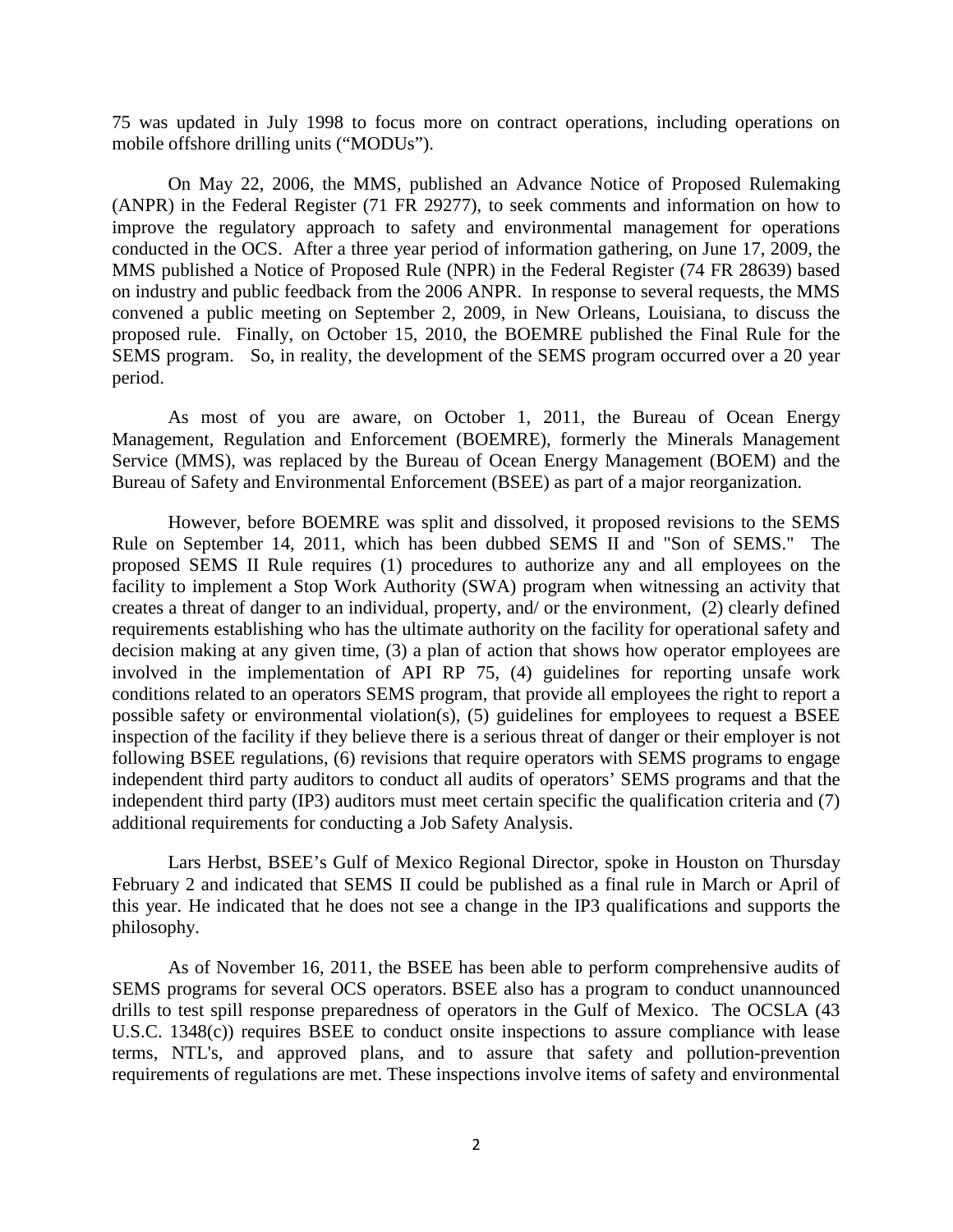concern. As you would expect, BSEE is undergoing an organizational culture change moving from the MMS's highly compliance orientated organization to a new performance based culture.

## **SEMS Audit Triggers**

Now that we have a SEMS regulatory scheme in place with a compliance deadline that is 90 days old, how does BSEE decide who it should audit first? Some of BSEE's audit triggers include (1) poor performers (operator or contractor) based on historical enforcement action metrics (e.g., INCs), (2) accident panel investigations for the prior year where one or more SEMS elements was found to be the root cause of the accident, (3) monthly operator compliance and (4) random selection.

Will operators know when they are to be targeted for SEMS Audit? Typically, (1) full audits will be announced, (2) partial audits can but do not have to be unannounced, (3) some audits will be done in the field on a platform or in the operator's office and (4) some audits will be performed both in the field and in the operator's office.

## **Incident Investigations**

On April 17, 2006, the MMS published a Final Rule (71 FR 19640) that revised their incident reporting requirements to more clearly define which incidents must be reported, broadens the scope to include incidents that have the potential to be serious, and requires the reporting of standard information for both oral and written reports. Certain categories of incidents must be to the District Manager immediately via oral communication and require a written follow-up report within 15 calendar days after the incident and others types of incidents only require a written report within 15 calendar days after the incident

BSEE reviews all incidents reported to determine whether or not they will be investigated. Whether an incident is investigated and the degree to which it is investigated is based upon the following factors, (1) the actual and potential severity of the incident, (2) the complexity of the incident and (3) the probability of similar incidents occurring. BSEE conducts an initial onsite investigation for many of the reported incidents. Formal investigations are then conducted for the more serious or significant incidents, based on the criteria noted above.

BSEE conducts two types of formal investigations. First are [District Investigations,](http://www.bsee.gov/Inspection-and-Enforcement/Accidents-and-Incidents/District-Investigation-Reports.aspx) which are conducted by a team appointed by the District Manager of the office with responsibility for the location of the incident. The teams are primarily composed of District office personnel, but may involve other BSEE or non-BSEE personnel. Occasionally, the District Manager may appoint an individual to conduct an investigation, rather than a team.

[Second are Panel Investigations,](http://www.bsee.gov/Inspection-and-Enforcement/Accidents-and-Incidents/Panel-Investigation-Reports/Panel-Investigation-Reports.aspx) which are conducted by a team appointed by the Regional Director of the office with responsibility for the location of the incident. A panel leader is designated to direct the work of the team. Teams are primarily composed of Regional and District personnel, but may involve other BSEE or non-BSEE personnel. Panel investigations are usually conducted when a more in-depth investigation is needed and may involve more comprehensive investigation techniques such as formal hearings.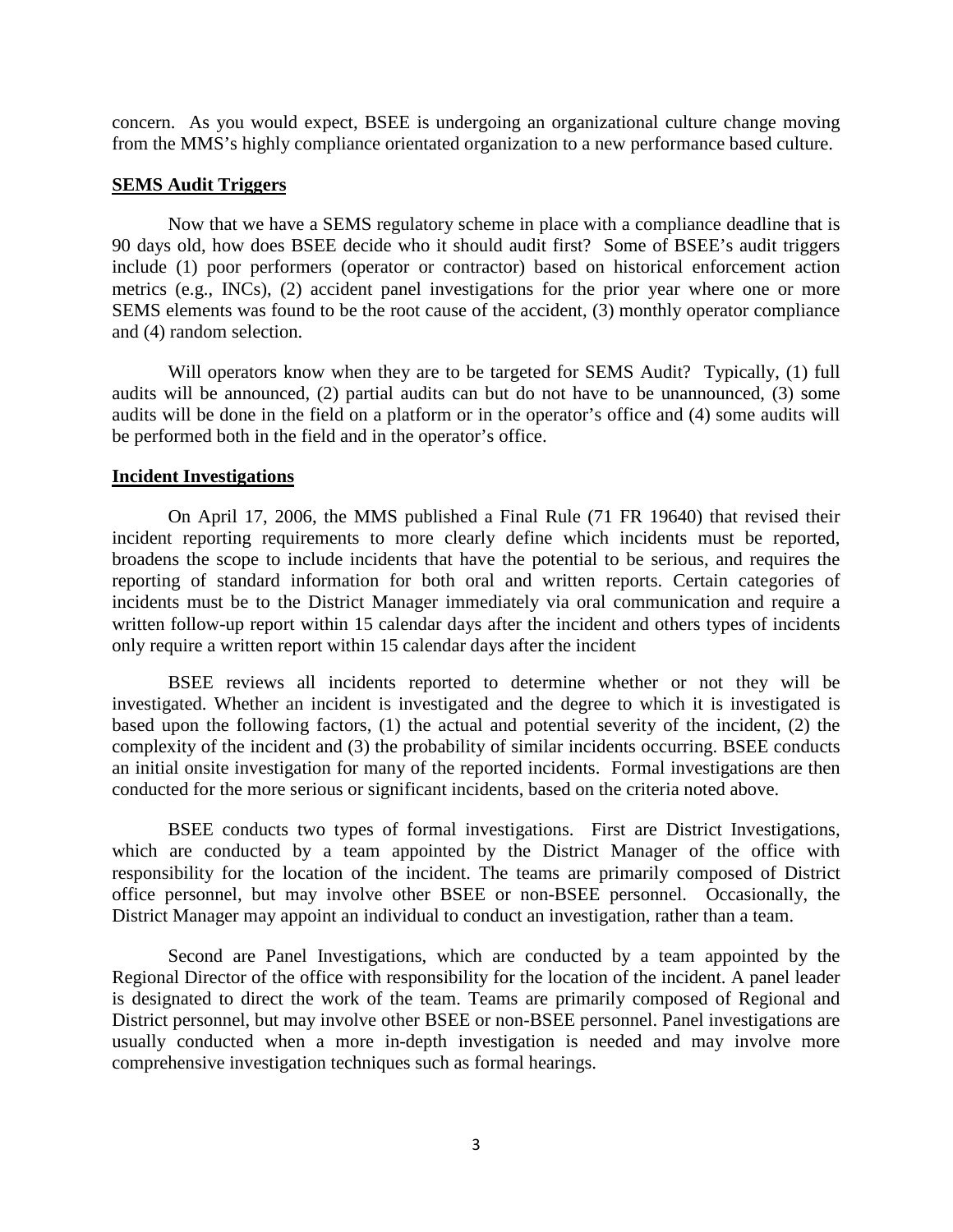In his talk on February 2, Mr. Herbst stated that there have been some serious nearmisses since the Macondo incident so it is reasonable to anticipate that the number of investigations will increase.

## **BSEE Enforcement Team**

So, who is in charge of the BSEE enforcement team? Charles Barbee is the Environmental Enforcement Division Chief in Washington. He has more than 20 years of experience with the U.S. Coast Guard and, most recently, was the Coast Guard's program manager for both marine investigations and environmental crime. His background has been in oil spill contingency planning, pollution investigation and response, marine inspections and marine casualty investigations. Mr. Barbee graduated and received his commission from the U.S. Coast Guard Academy and earned a Master's Degree in Organizational Management from the University of Phoenix.

Interestingly, while the District Field Operations, Regional Field Operations and Production and Development personnel all report to the Gulf of Mexico Regional Director, the Environmental Enforcement personnel housed at the Regional Office in New Orleans that are responsible for conducting SEMS audits report directly to Washington. In addition, the Oil Spill Response personnel housed at the Regional Office in New Orleans also report directly to Washington.

## **Training of the Enforcement Team**

BSEE's had a budget of 1.5 million dollars to launch its new National Offshore Training & Learning Center (NOTLC), which has been providing National Offshore Inspector courses, accident investigation courses, and SEMS training to its inspectors. Chris Barry is the training director at the National Offshore Training & Learning Center. His duties include establishing national training strategies and formulating training policy related to inspections and compliance functions and programs. Mr. Barry earned a dual Bachelor of Arts degree in Art History and Special Education and a Master of Instructional Systems Design.

Between July 2010 and November 2011, BOEMRE/BSEE hired 37 new inspectors and had commitments from 9 additional inspectors to come on board by January 1, 2012. That means BOEMRE/BSEE increased its inspections corps by close to 80% in 18 months. As of November 2011, BSEE had put two groups of new inspectors through a core curriculum in offshore inspections at its new National Offshore Training & Learning Center. Further, BSEE has equipped its inspectors with new equipment and tools, including handheld computers, in an effort to make their inspections process more efficient and effective.

## **What Does BSEE Look For During a SEMS Audit?**

Before discussing what BSEE looks for during a SEMS Audit, you should understand some basics regarding the types of enforcement actions that BSEE issues. Upon detecting a violation, BSEE issues an Incident of Noncompliance (INC) to the operator. INCs take the form of either a Warning INC or a Shut-in INC, depending on the severity of the violation. If the violation is not severe or threatening, a Warning INC is issued. If the violation is more severe or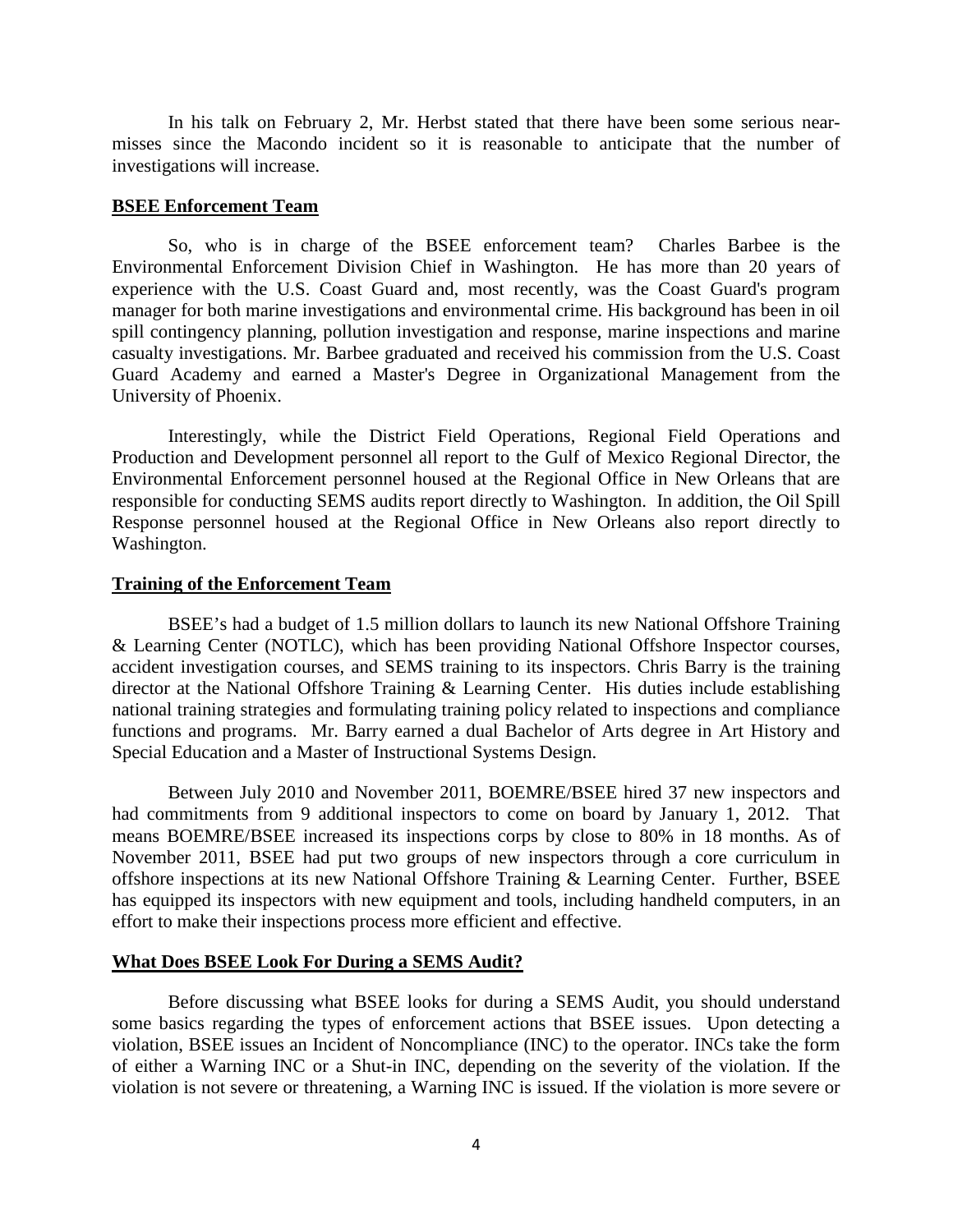poses a threat to safety or the environment, the shut-in INC may be for a portion of the facility (a Component Shut-in INC) or for the entire facility (a Facility Shut-in INC).

BSEE has prepared a 24 page list of Potential Incidents of Noncompliance or "PINCs" that will be evaluated during SEMS audits. This list includes fourteen broad categories of SEMS compliances issues. I have provided a list of the PINC - SEMS categories that are ranked by the number of subcategories within each category and indicated the types of INCs that each category includes.

- **12** Subcategories of **Environmental Compliance** Issues
	- o They are all Warning INCs
- **9** Subcategories of **Safe Work Practices** Issues
	- o Two are Component Shut-In INCs for one or more employees that do not understand or cannot perform the assigned duties safely.
	- o The remainder are Warning INCs
- **6** Subcategories of **SEMS Elements Audit** Issues
	- o They are all Warning INCs
- **6** Subcategories of **Records and Documentation** Issues
	- o They are all Warning INCs
- **5** Subcategories of **Mechanical Integrity** Issues
	- o One is either:
		- A Component Shut-in INC for any piece of equipment or system that is not designed, fabricated, installed, tested, inspected, monitored, or maintained in a manner not consistent with appropriate service requirements or
		- A Facility Shut-In INC if the mechanical integrity of its critical equipment indicates that is not fit for service or poses a risk to safety, the facility, or the environment.
	- o The remainder are Warning INCs
- **4** Subcategories of **Hazard Analysis** Issues
	- o A Facility Shut-In INC if during an audit of the operator's SEMS program the operator does not provide the necessary hazard analysis documentation.
	- o The remainder are Warning INCs
- **4** Subcategories of **Management of Change** Issues
	- o They are all Warning INCs
- **3** Subcategories of **Safety** Issues
	- o One is a Facility Shut-In INC when the unsafe situation poses an immediate danger to the entire facility or personnel and the specific piece of equipment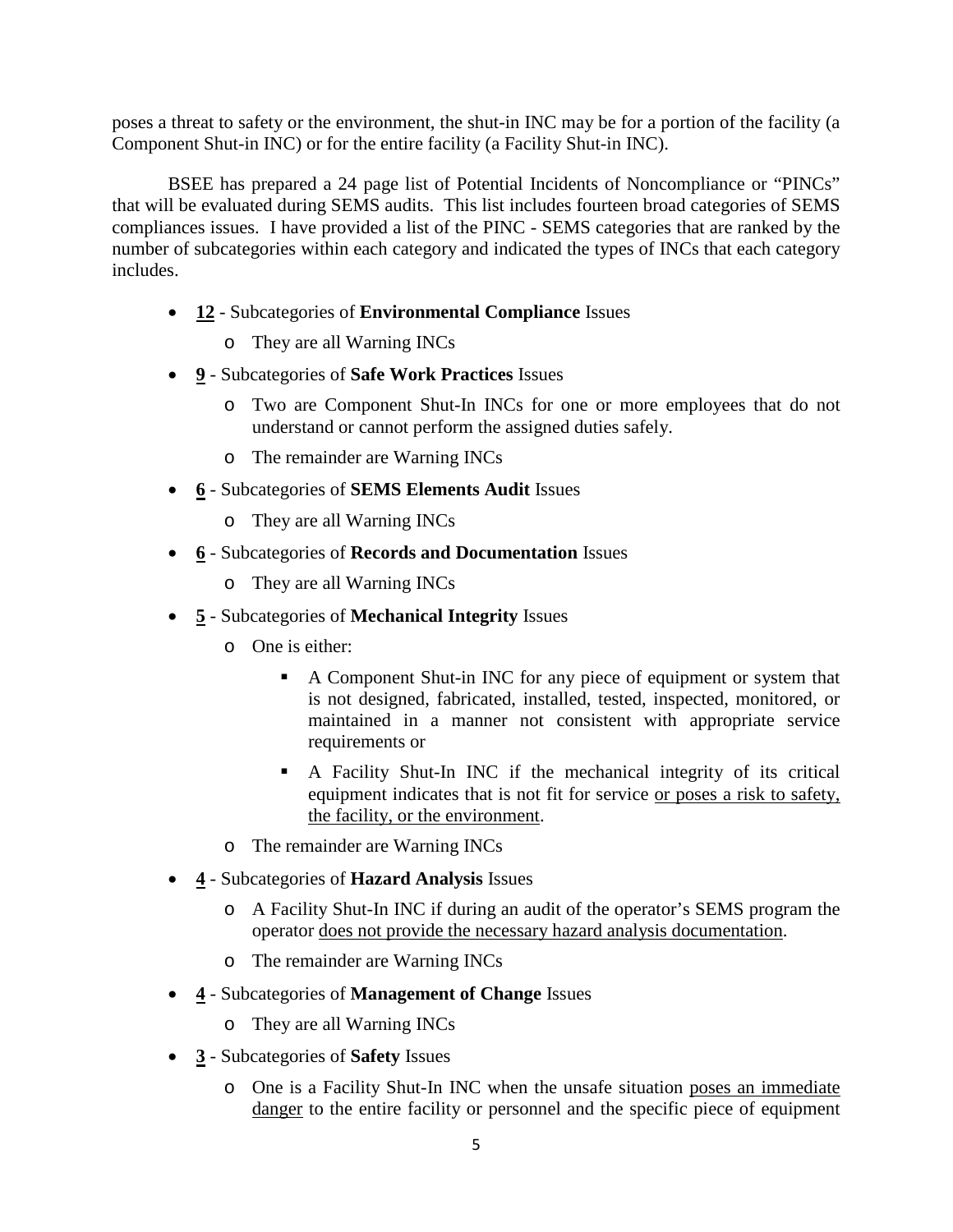or location cannot be shut-in without affecting the overall safety of the facility.

- o The remainder are Warning INCs
- **3** Subcategories of **Training** Issues
	- o They are all Warning INCs
- **3** Subcategories of **Investigation of Incidents** Issues
	- o They are all Warning INCs
- **3** Subcategories of **General** Issues
	- o A Facility Shut-In INCs for no SEMS program
	- o The remainder are Warning INCs
- **2** Subcategories of **Operations Procedures** Issues
	- o They are all Warning INCs
- **2** Subcategories of **Emergency Response and Control** Issues
	- o They are all Warning INCs
- **1** Subcategory of **PreStartup Review** Issues
	- o Can be a Warning INC but can also be a Component Shut-in INC for any piece of new or modified equipment or system that is not designed, fabricated, or installed in a manner consistent with the application for which they will be used.

As you can see by looking at this list, the Environmental and Safety Categories are among BSEE's top priorities.

# **Types of SEMS Audits**

# **Pre-Compliance Deadline Audits**

On October 1, 2011, BSEE, along with the U.S. Coast Guard and the State of Louisiana, completed the first unannounced oil spill drill since the reorganization of the former MMS. The table-top drill tested Stone Energy Corporation's ability to assess a subsea well control situation and mobilize the proper subsea containment/intervention equipment in a timely manner. Currently, no information is available regarding what issues were noted during that audit.

In early November 2011, BSEE performed its first SEMS virtual audit exercise remotely using the Internet to evaluate Black Elk Energy, LLC's SEMS Program documentation, implementation and records evaluation protocol. Personnel from BSEE, Black Elk and SEMPCheck participated in this inaugural virtual audit, providing a well-versed wealth of expertise and experience for the assessment session. Again, no information is available regarding what issues were noted during that audit.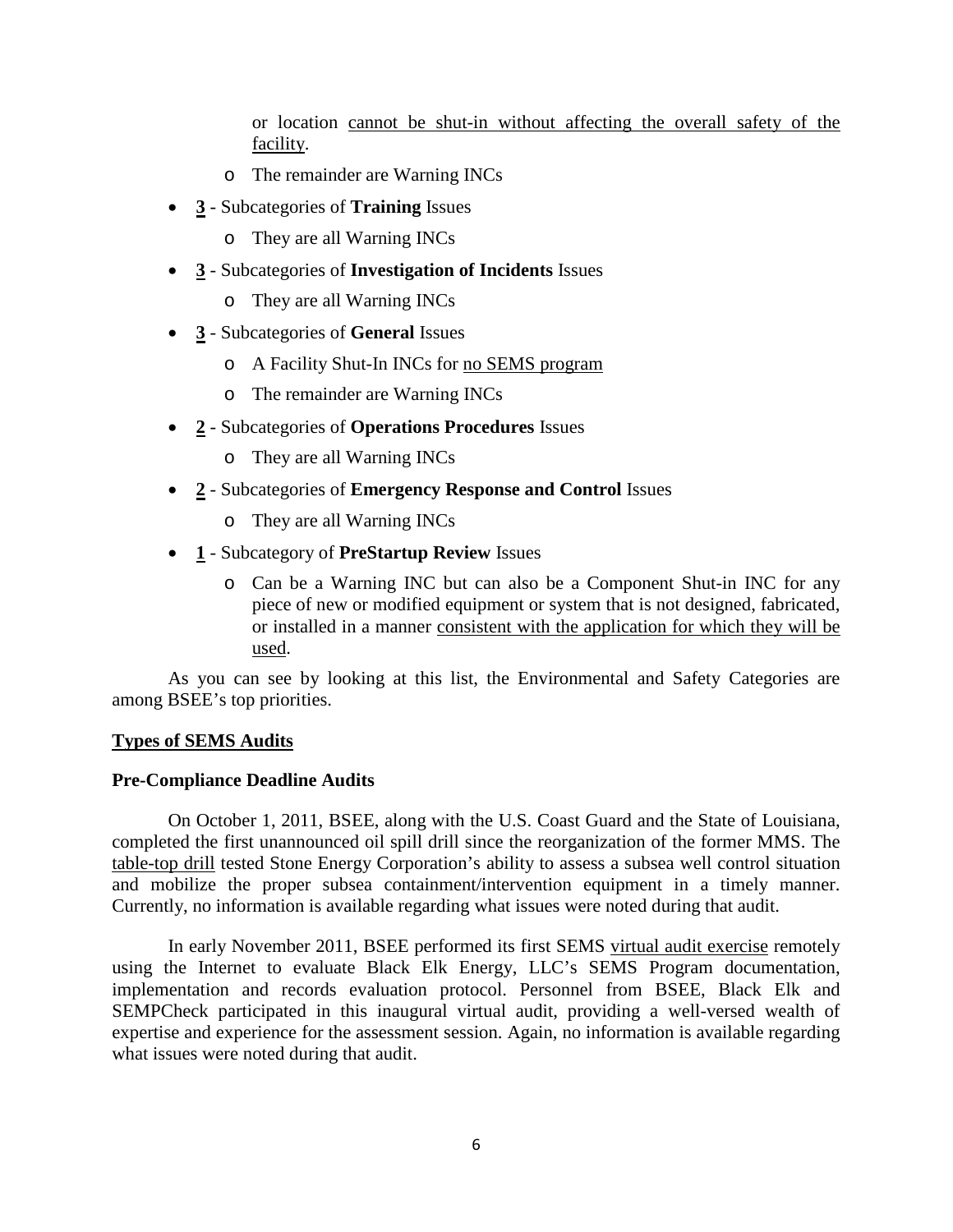#### **Post-Compliance Deadline Audits**

Since we are 90 days into the SEMS compliance period, we expected to hear about how many SEMS audits have been conducted so far, the number of operators found to have no SEMS programs, the number of Shut-in INCs issued, the most common SEMS violations being discovered, the number of civil penalty notices issued and the number of criminal actions that have been referred to the Department of Justice. To date, however, BSEE has been very guarded about disclosing any of the above information outside of the Bureau.

One of my contacts in BSEE's headquarters told me that she could not give me any details yet and they have been instructed to convey what BSEE's Public Affairs Office is officially saying, which is: "BSEE is actively working to implement the SEMS program. Inspectors and other staff have undergone training. Operator coordinator contact information is being collected through an NTL. BSEE's Gulf of Mexico Region is preparing a target list for partial audits, which will cover specific elements of the program. The target list will be reviewed and approved by the National SEMS Coordinator."

However, on February 2, Mr. Herbst indicated that BSEE had performed one SEMS audit off the coast of California. He stated that the California SEMS audit was a "learning curve" for the BSEE inspectors. However, we have an unconfirmed report from a fairly reliable source that one operator had 15 of its Gulf of Mexico platforms audited by BSEE but there was no information available regarding what was found or what kind and the number of enforcement actions that were issued. So, we are not sure how accurate that information actually is. It may be that the California SEMS audit is complete and that the Gulf of Mexico SEMS audits performed to date are still under review.

Mr. Herbst made it clear that SEMS audits are about to get started. I'm sure we will hear more in the coming weeks and months about those. In the 1980's when EPA was implementing major environmental programs, they typically conducted inspections right after the compliance dates and, as they ran across ambiguous or confusing regulatory requirements from an implementation perspective, they published "technical corrections" in the Federal Register. It would not be surprising to see BSEE do some technical corrections with regard to the SEMS regulations.

Mr. Herbst did indicate that the MMS decision to "generalize" their inspectors for inspection purposes several years ago was not working well for the SEMS audits and that they were looking at having to re-train their inspectors to become "specialists" on certain of the SEMS program elements. Mr. Herbst also acknowledged that BSEE personnel are on a learning curve regarding the sophisticated data collection and management technologies used offshore, like SCADA, and "abstract" management concepts such as "management of change." He also stressed the importance of "hazard analysis," which is probably an indicator of one area they will be focusing on. I previously mentioned the OSHA PSM program that has been effective since 1992. That program has focused on management of change and hazard analysis since its inception 20 years ago so the BSEE inspectors really do have a significant learning curve ahead of them.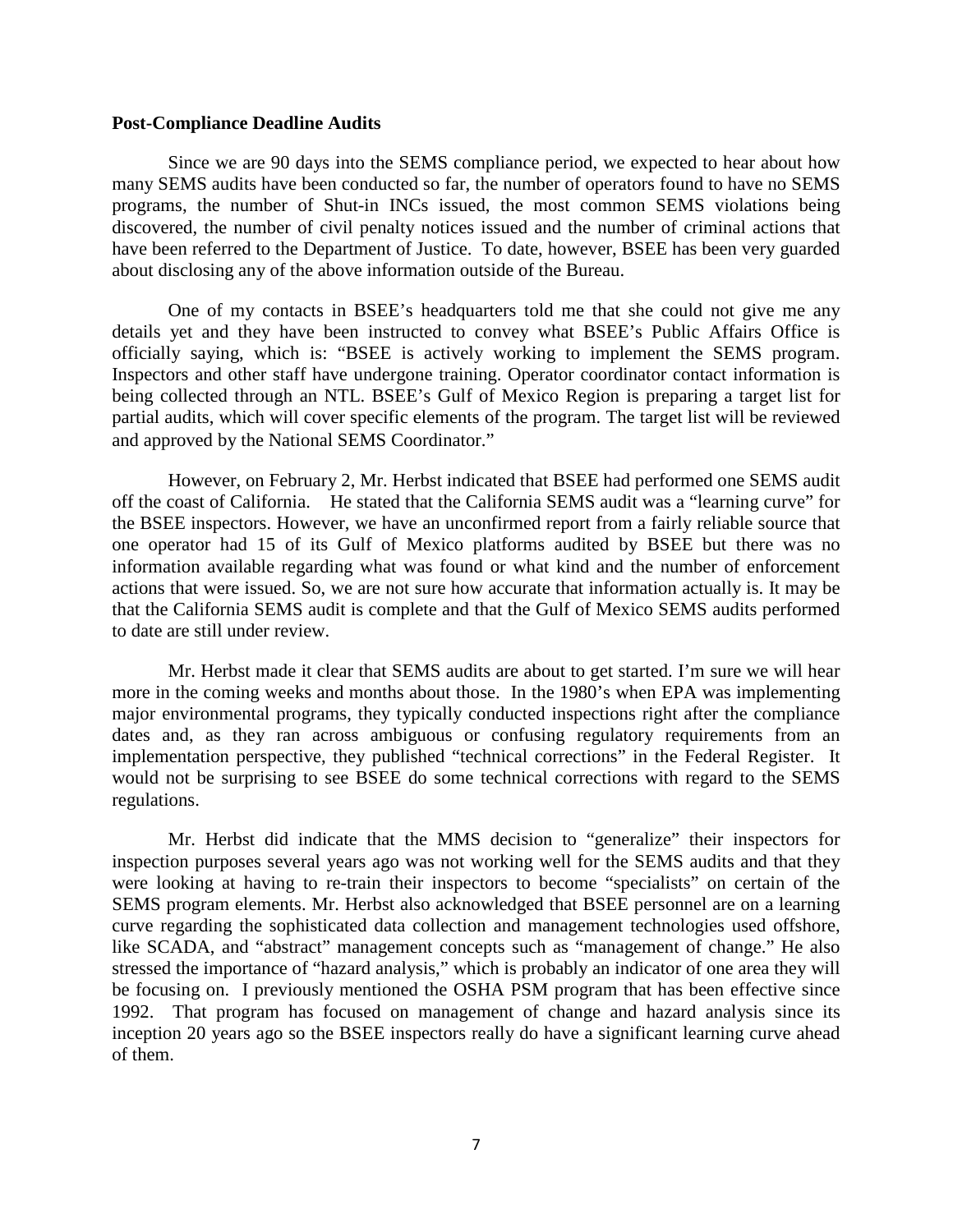## **Civil Enforcement Actions**

As noted above, with regard to SEMS enforcement actions, BSEE will typically issue an Incident of Noncompliance (INC) to the operator using one of two main enforcement actions: (1) Warning INCs or (2) Shut- in INCs, depending on the severity of the violation. The Shut-in INCs will be one of two types: (a) a Component Shut-in INC, or (b) a Facility Shut-in INC. Warning INCs are issued if the violation is not severe or threatening and must be corrected usually within 14 days. However, for either type of Shut-in INC, the violation must be corrected before the operator is allowed to continue the activity in question.

With brand new regulations and new inspectors that have to be trained in a highly technical, "real world" environment, I suspect that BSEE is being very cautious about how it is interpreting its findings and, hopefully, is doing a thorough job of evaluating the evidence before issuing any enforcement actions. The last thing BSEE wants right now is to be challenged on a large number of the enforcement actions they issue because their own inspectors are inexperienced at understanding how their own regulations are supposed to be implemented by the operators.

# **Civil and Other Penalties**

In addition to the enforcement actions discussed above, as of June 30, 2011 [76 FR 38294], BSEE can assess a civil penalty of up to \$40,000 per violation per day for violations of the OCSLA if (1) the operator fails to correct the violation in the reasonable amount of time specified on the INC or (s) the violation resulted in a threat of serious harm or damage to human life or the environment. BSEE can also initiate probationary or disqualification procedures from serving as an OCS operator if the SEMS program is not in compliance.

BSEE is working on its process by which it imposes civil penalties more rational and efficient. Under its current process, it can take up to a year to determine whether civil penalties should be imposed after the issuance of INCs. BSEE has publically stated that it currently believes a top fine of \$40,000 per day, per incident, "is NOT a meaningful deterrent in an industry in which operators pay between \$500,000 to \$1 million per day for a rig" and, to that end, is working toward increasing that civil penalty amount.

#### **Criminal Enforcement Actions**

If the violation is serious enough and is found to be a knowing and willful violation, BSEE may recommend that the matter be referred to the Department of Justice for criminal prosecution. Under Section 24(c) of the Outer Continental Shelf Lands Act [(OCSLA or the Act) (43 U.S.C. 1350(c))], criminal violations for knowing and willful violations of the SEMS regulations may be pursued, as well. Criminal violations are those that are knowing and willful and may include violations of (1) any provision of the OCSLA, (2) any lease term, license, or permit pursuant to the Act or (3) any regulation or order issued under the Act designed to protect health, safety, or the environment or to conserve natural resources

Criminal violations may also include (1) any false statement, representation, or certification in any application, record, report, or other document filed or required to be maintained under the Act, (2) falsifying, tampering with, or rendering inaccurate any monitoring